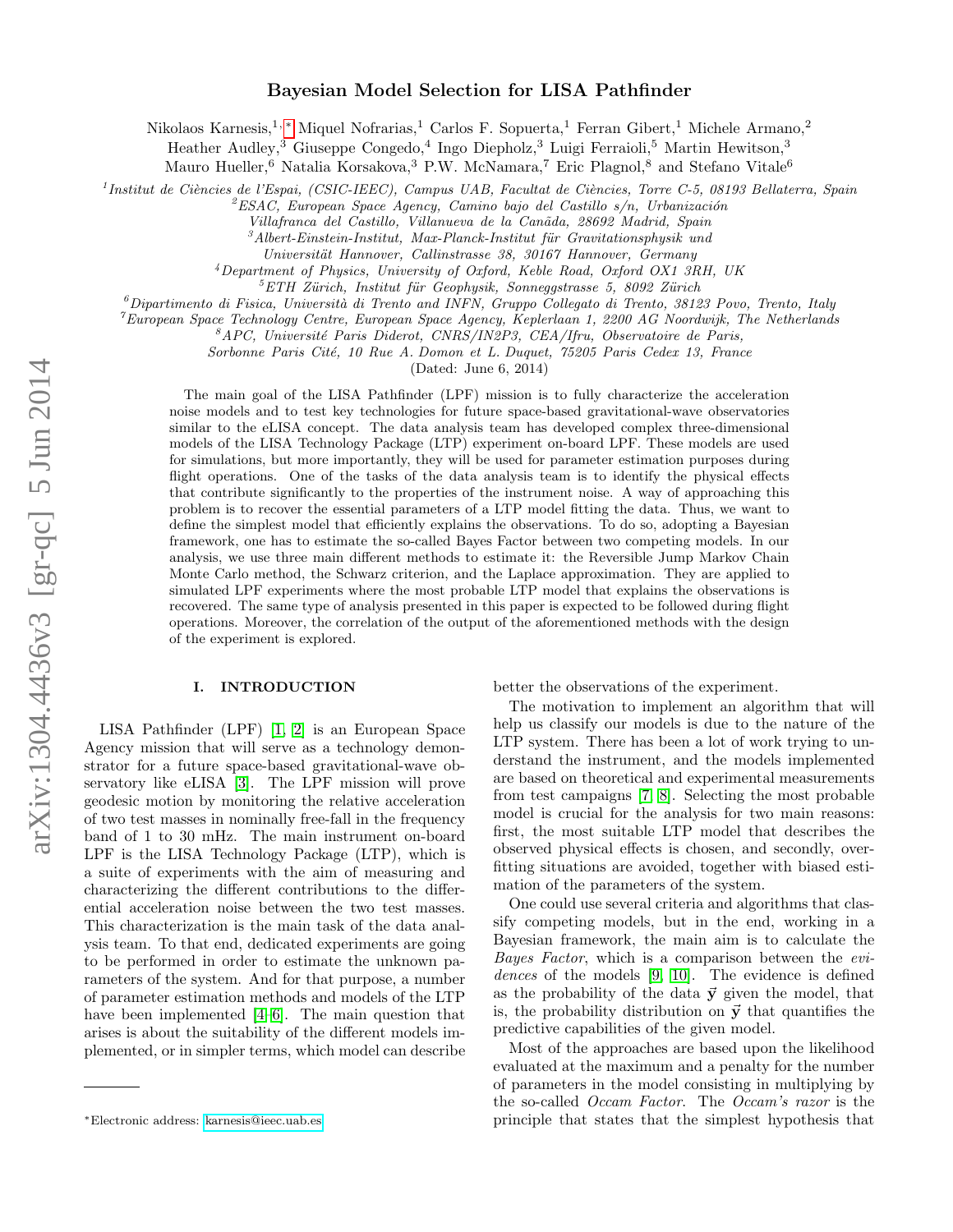explains the observations is the most favorable. In our case we assume that we have to compare two different LTP models; model  $M_1$  and a simpler one,  $M_2$ , over a data set  $\vec{y}$ . If  $M_1$  is a more complex model, it presents more predictive capabilities than  $M_2$ , which translates to more disperse evidence over the data set  $\vec{y}$ . Thus, in the case where the data is compatible with both models,  $M_2$ will turn out to be more probable than  $M_1$ , without having to express any subjective dislike for complex models [\[10\]](#page-9-8). In other words, it is almost certain that the more parameters in a model the better the fit to the data. But taking it to the extreme, we can imagine a model with as many parameters as the data to fit. In that case we have over-parameterized the model while the aim is to include only the parameters which substantially improve it.

In this paper we investigate several methods to compare competing LTP models giving emphasis to Reversible Jump Markov Chain Monte Carlo techniques. The plan of the paper is as follows: In Sec. [II,](#page-1-0) we make a brief introduction to Bayesian methods and in Sec. [III,](#page-3-0) the LTP experiments and models are thoroughly explained and we investigate several applications of our Bayesian techniques to LTP experiments. In Sec. [IV,](#page-7-0) we compare the available methods and discuss their output in connection with the experiment design. We end with a summary and conclusions in Sec. [V.](#page-9-9) The codes for the different algorithms are integrated into the LISA Technology Package Data Analysis (LTPDA) Matlab toolbox [\[11,](#page-10-0) [12\]](#page-10-1), that comes together with proper documentation and help for the user.

### <span id="page-1-0"></span>II. BACKGROUND ON BAYESIAN STATISTICS

An algorithm that automatically penalizes higherdimensional models is the Reverse Jump Markov Chain Monte Carlo (RJMCMC) algorithm. The RJMCMC method [\[13–](#page-10-2)[17\]](#page-10-3) is widely used when dealing with nested models, meaning that we need to compare a set of models, where simpler models are a subset of a more complicated one. In fact, the RJMCMC algorithm is the generalized case of Markov Chain Monte Carlo (MCMC) methods that is capable of sampling the parameter space and at the same time jumping between models with different dimensionality.

At this point it would be convenient to describe the philosophy of the Bayesian framework and the Metropolis algorithm and then move to the general case of the RJMCMC algorithm. The Bayes rule can be summarized by the following equation:

$$
\pi(\vec{\theta}|\vec{\mathbf{y}}) = \frac{\pi(\vec{\mathbf{y}}|\vec{\theta})p(\vec{\theta})}{\pi(\vec{\mathbf{y}})},
$$
\n(1)

where  $\vec{\theta}$  is a model parameter vector,  $\pi(\vec{y}|\vec{\theta})$  is the *likelihood* of the parameters  $\vec{\theta}$  over the data-set  $\vec{y}$ , and  $\pi(\vec{\theta}|\vec{y})$ and  $p(\vec{\theta})$  are the *posterior* and the *prior* distributions of the parameters respectively. Note that the *evidence*  $\pi(\vec{y})$ , or marginal likelihood, is often neglected in parameter estimation algorithms, as it serves only as a normalisation constant:

$$
\pi(\vec{\theta}|\vec{\mathbf{y}}) \propto \pi(\vec{\mathbf{y}}|\vec{\theta}) p(\vec{\theta}).
$$
\n(2)

The Metropolis algorithm is one of the MCMC-type methods available that is widely used for parameter estimation purposes. It is based on sampling the parameter space by proposing new samples  $\vec{\theta}_n$  and evaluating the likelihood at each step. By sampling the posterior distribution, probability distributions to the parameters to be estimated are assigned. It is certain that given a large amount of steps in the parameter space, the Metropolis algorithm will converge to the set of parameters  $\vec{\theta}_{MAP}$ that maximise the likelihood.

#### A. Calculating the Bayes Factor

The evidence of a hypothesis X given the data-set  $\vec{y}$ ,  $\pi_X(\vec{y})$ , states the support for this hypothesis, or in other words, how much the data favors a given model. In our case, the hypothesis is the model implemented to describe the LTP system. Consequently, given two different models X and Y, the Bayes Factor  $B_{XY}$  is a comparison between the evidences of model X and model Y given by their ratio

$$
B_{\rm XY} = \frac{\pi_{\rm X}(\vec{\mathbf{y}})}{\pi_{\rm Y}(\vec{\mathbf{y}})},\tag{3}
$$

where

<span id="page-1-1"></span>
$$
\pi_{\mathcal{K}}(\vec{\mathbf{y}}) = \int \pi(\vec{\theta}_{\mathcal{K}}, \vec{\mathbf{y}}) d\vec{\theta}, \quad \mathcal{K} = \mathcal{X}, \mathcal{Y}.
$$
 (4)

This integral is extremely costly to evaluate, specially when the model becomes complicated with higher dimensionality. In the next sections, a selection of estimators of the Bayes Factor are described. Most of them evaluate directly the Bayes factor, while other techniques are used to estimate the evidence for each model. All of them are used to investigate our LPF models and mission experiments. In the end, we can draw conclusions about the competing models given the estimated value of the Bayes Factor. If  $B_{XY} < 1$ , the evidence is negative and the observations support model Y. If  $B_{XY} > 1$ , the evidence is positive and model X is more favourable than model Y.

# <span id="page-1-2"></span>B. The Reversible Jump Markov Chain Monte Carlo Algorithm

The RJMCMC algorithm is a robust and efficient tool to estimate the Bayes Factor. It can be shown [\[13,](#page-10-2) [15\]](#page-10-4) that after a large number of iterations it will converge to the true value of the Bayes Factor. The only drawback is the computational cost of the algorithm. When more than three models are being compared, meaning that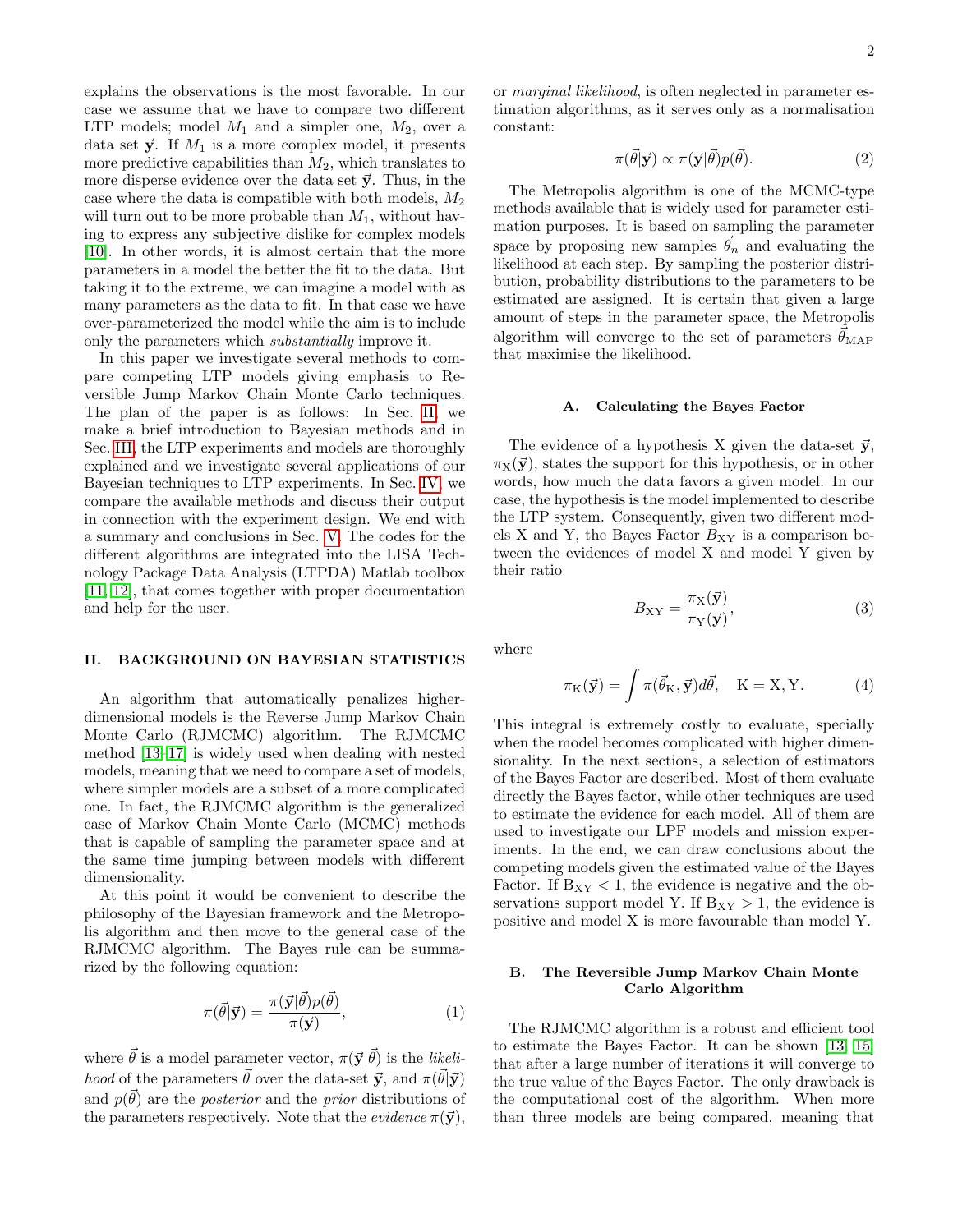many transdimensional moves have to be performed, a considerable amount of time is required for convergence. The algorithm implemented in this work is a special case of the Metropolized Carlin and Chib method [\[14\]](#page-10-5). More specifically, let us suppose that we have a total number K of models to compare given a data set  $\vec{y}$ . Then, the recipe for our RJMCMC method can be summarised in the following steps:

- 1. Initialization: Choose an initial model  $k$  and the corresponding parameters  $\theta_k$ .
- 2. Apply the Metropolis algorithm for model  $k$ . This step is also called the "in model step".
- 3. Generate new  $\vec{\theta_{k'}}$  from a multivariate Gaussian PDF and a random number  $\rho \epsilon [0, 1]$  from a uniform distribution. This is the step where we propose a new model  $k'$ .
- 4. Calculate the acceptance ratio  $\alpha'$ :

<span id="page-2-0"></span>
$$
\alpha' = \min\left[\frac{\pi(\vec{\mathbf{y}}|\vec{\theta}_{k'})p(\vec{\theta}_{k'})g(u_{k'})}{\pi(\vec{\mathbf{y}}|\vec{\theta}_{k})p(\vec{\theta}_{k})g(u_{k})}\vert \mathbf{J}\vert, 1\right],\tag{5}
$$

where  $g(u)$  is the proposal distribution from where the "dimension matching" parameters u are drawn [\[18\]](#page-10-6), and |J| is the Jacobian:

$$
|\mathbf{J}| = \left| \frac{\partial(\vec{\theta}_{k'}, u_{k'})}{\partial(\vec{\theta}_k, u_k)} \right|.
$$
 (6)

- 5. If  $\rho < \alpha'$  we accept the new model k' with parameters  $\vec{\theta_{k'}}$  and set  $\vec{\theta_k} = \vec{\theta_{k'}}$ .
- 6. Iterate from step 2 until convergence.

The old set of parameters is connected to the new one by a well defined function  $\vec{\theta_k} = q(\vec{\theta_{k'}}, u)$  (and of course  $\vec{\theta_{k'}} = q'(\vec{\theta_k}, u'))$ . We use *independent* proposals, so  $\vec{\theta_k} = q(\vec{\theta_{k'}}, u) = u$  and  $\vec{\theta_{k'}} = q'(\vec{\theta_k}, u') = u'$ , thus, the Jacobian term in equation [\(5\)](#page-2-0) is unity. The algorithm spends most of the time iterating "inside" the model that best describes the data. The RJMCMC method autopenalizes high dimension models, also by taking into account the priors  $p(\vec{\theta}_k)$  of each model k. They serve as an Occam Factor integrated within the algorithm. Convergence is achieved if two main conditions are satisfied. First, the condition of reversibility, which is stated in a simple way: The proposal function must be invertible, meaning that we can jump from the proposed parameters back to the current parameters. And second, we must satisfy the dimension matching condition which in our case is always true since we use independent proposals in the acceptance ratio. After convergence has been

achieved, a good approximation to the Bayes Factor is given by [\[15,](#page-10-4) [19–](#page-10-7)[21\]](#page-10-8)

$$
B_{XY} = \frac{\text{\# of iterations in model X}}{\text{\# of iterations in model Y}}.
$$
 (7)

# <span id="page-2-1"></span>C. Other approximations

While the RJMCMC method directly estimates the Bayes Factor, the other methods implemented in our work make an approximation to the evidence of each model. We implemented them as a cross-check for the RJMCMC method, but they also provide certain freedom of choice, depending on the nature of the problem, as well as the data available.

The first approximations we consider are the Laplace approximations. The Laplace approximations perform a comparison between the volume of the models in the parameter space and the volume of the uncertainty ellipsoid of the parameters [\[9\]](#page-9-7). This comparison is feasible if we assume that we work within a high Signal-to-Noise Ratio (SNR) and therefore the posterior PDF is Gaussian near the maximum likelihood parameters,  $\vec{\theta}_{MAP}$ . Another requirement is that a sufficient large number of samples must have been collected. Then, the evidence in Eq. [\(4\)](#page-1-1) becomes:

$$
\pi_X(\vec{\mathbf{y}}) \simeq (2\pi)^{D_X/2} \left| \mathbf{H} \right|^{1/2} \pi(\vec{\theta}_{\text{MAP},X}, \, |\vec{\mathbf{y}}), \qquad (8)
$$

where  $D_X$  is the number of dimensions of model X and H is the Hessian matrix of the posterior . There are two main variations of the Laplace approximation. In the first one we make use of the Fisher Information Matrix  $\mathbf{F}$ , calculated at  $\vec{\theta}_{MAP}$ , as an approximation to the expected covariance matrix [\[21,](#page-10-8) [22\]](#page-10-9). Then, the evidence of the model becomes:

$$
\pi_{\mathbf{X}}(\vec{\mathbf{y}}) \simeq (2\pi)^{D_{\mathbf{X}}/2} |\mathbf{F}|^{-1/2} \pi(\vec{\theta}_{\text{MAP},\mathbf{X}}, |\vec{\mathbf{y}})
$$
(9)

Of course, the main limitations of this method are associated with the confidence we have on the calculation of the Fisher Matrix. Furthermore, as expected, the results appear to be poorer in comparison with the other methods as we move towards lower SNR areas. We can follow the notation of [\[21\]](#page-10-8) and call this particular approximation the Laplace-Fisher (LF) approximation. Another well-known variation is the Laplace-Metropolis (LM) estimator of the marginal likelihood [\[9\]](#page-9-7). In this case, we use all necessary components for the calculation of the evidence from previous MCMC estimates. The parameters  $\vec{\theta}_{MAP}$  are extracted from the chains of a MCMC parameter estimation run for the particular model, while we use the weighted covariance matrix of the chains  $\Sigma$ , using a Minimum Volume Ellipsoid (MVE) or a Minimum Covariance Determinant estimator (MCD) [\[23\]](#page-10-10). The MVE method has been implemented and integrated in the LT-PDA toolbox. In this case, the evidence of model X can be written as

$$
\pi_X(\vec{\mathbf{y}}) \simeq (2\pi)^{D_X/2} |\Sigma|^{1/2} \pi(\vec{\theta}_{\text{MAP},X}, |\vec{\mathbf{y}}). \qquad (10)
$$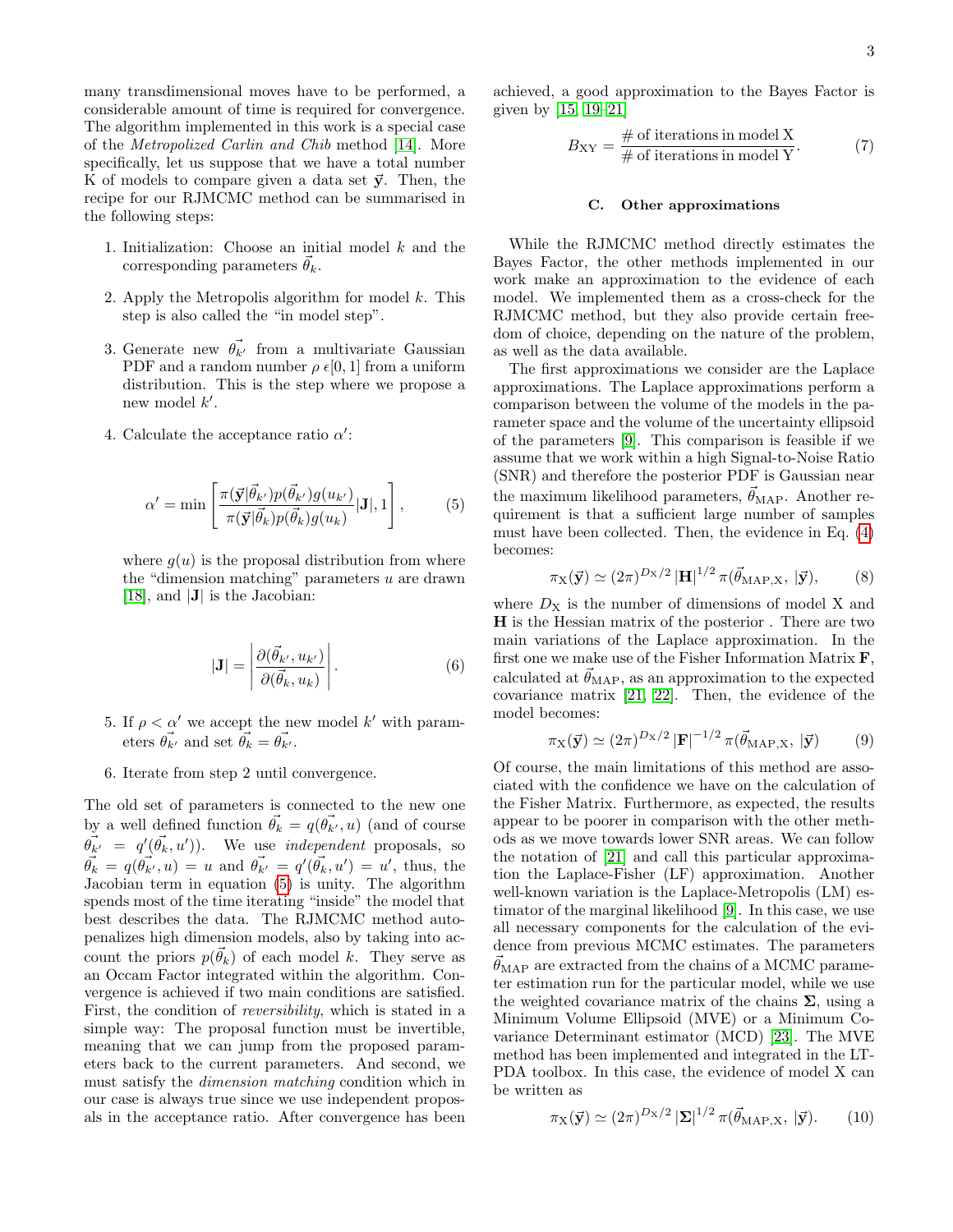The LM method is considered to be a very reliable tool for the computation of the evidence of a model [\[9\]](#page-9-7). The third method we have used is the Schwarz-Bayes Information Criterion (SBIC) and is based on the following: After the assumption that the priors for each model follow a multivariate Gaussian PDF, the Schwarz criterion is defined as:

$$
S \simeq \ln(\pi(\vec{\theta}_{\text{MAP,X}}, |\vec{\mathbf{y}})) - \ln(\pi(\vec{\theta}_{\text{MAP,Y}}, |\vec{\mathbf{y}})) - 1/2(D_X - D_Y)\ln(n), \qquad (11)
$$

where  $D_X$  and  $D_Y$  are the dimensions of each model and  $n$  is the number of samples in the data. It can be proven that if  $n \to \infty$ , then  $S \to B_{XY}$  and the Schwarz criterion can be a good approximation to the Bayes factor. In fact, n must be chosen carefully so that  $n = N_{\text{eff}}$ , where  $N_{\text{eff}}$  is the number of effective samples in the data that represent the growth of the Hessian matrix of the log-likelihood [\[9\]](#page-9-7).

#### D. Implementation

If the system's transfer function is  $\mathbf{H}_s(\vec{\theta})$  and we consider known injection signals,  $\vec{x}$ , then the output of the system,  $\vec{y}$ , can be expressed as:

$$
\vec{\mathbf{y}} = \mathbf{H}_s(\vec{\theta})\vec{\mathbf{x}} + \vec{\mathbf{n}},\tag{12}
$$

where  $\vec{\mathbf{n}}$  is the overall instrument noise and  $h(\vec{\theta}) =$  $\mathbf{H}_s(\vec{\theta})\vec{\mathbf{x}}$  is the response or template of the system. The noise in the LTP experiment can be approximated with Gaussian noise since we work in a high SNR regime and we can safely consider that any dependence on the system parameters is negligible. Consequently, the likelihood for a model with parameters  $\vec{\theta}$  can be written as

$$
\pi(\vec{\mathbf{y}}|\vec{\theta}) = C \exp\left[-\frac{1}{2}\left\langle \vec{\mathbf{y}} - h(\vec{\theta})|\vec{\mathbf{y}} - h(\vec{\theta})\right\rangle\right],\qquad(13)
$$

where the angular brackets denote the noise weighted inner product [\[24\]](#page-10-11)

$$
\langle \vec{a} | \vec{b} \rangle = 2 \int_{0}^{\infty} \left[ \tilde{a}^*(f) \tilde{b}(f) + \tilde{a}(f) \tilde{b}^*(f) \right] / S_n(f) \,, \quad (14)
$$

and where  $S_n(f)$  is the power spectral density of the noise. For the proposal distribution appearing in the acceptance ratio of the Metropolis-Hastings algorithm a multivariate Gaussian distribution is used. Although the choice of the proposal distribution should not affect the final estimated parameter PDFs, it greatly affects the convergence speed of the chains to the target posterior distribution. The covariance of the multivariate Gaussian is calculated beforehand or during the search phase using the Fisher Information Matrix (FIM) [\[22\]](#page-10-9). In the case of the RJMCMC method, the FIM is calculated once for each model before the execution of the algorithm. It is computed numerically or analytically depending on the

model. The LTP models are coded either in State-Space format [\[25–](#page-10-12)[27\]](#page-10-13), or in pure analytical format in the acceleration domain [\[28\]](#page-10-14).

The first step in the analysis is to apply a Fourier transformation to the data and estimate the power spectral density of the noise  $\vec{n}$ , i.e.  $S_n(f)$ . As described in [\[4\]](#page-9-3), the nature of the LTP experiment allows us to combine all the available information from different investigations. This means that we can combine the posterior distribution for each data set for each model. Then, we can apply MCMC analysis strategies to sample the posteriors and make use of any of the criteria described in section [II C](#page-2-1) or sample the joint parameter spaces with the RJMCMC method that was described in section [II B.](#page-1-2) Technically, since the RJMCMC algorithm can be seen as a generalised MCMC method, it performs a parameter search by simultaneously sampling the likelihood and consequently it maps the joint posterior distribution and assigns PDFs to the parameters. The extra point is that we can estimate directly the ratio of the evidences of the models and test the hypothesis made for the data.

## <span id="page-3-0"></span>III. MODELING THE LTP EXPERIMENT

As a technology demonstrator of a space-based gravitational-wave observatory, the LPF mission will place two 2 kg Test Masses  $(TM_1 \text{ and } TM_2)$  in free fall. The goal is to estimate the residual differential acceleration between  $TM_1$  and  $TM_2$  [\[6\]](#page-9-4). To minimize all external forces acting on  $TM_1$  along the x-axis, a drag-free control loop [\[30\]](#page-10-15) has been designed. The coordinates of  $TM_2$  are controlled via electrostatic actuators and the Spacecraft (SC) is controlled by micro-Newton thrusters. More specifically, the main components of the LPF mission are:

- The Gravitational Reference Sensor (GRS) [\[31\]](#page-10-16). It consists of the test-masses and the vacuum chamber around them. It is mounted with two identical electrostatic actuators to control the 6 degrees of freedom of each test-mass, and also to apply forces and torques to keep the test-masses in free fall.
- The Optical Metrology System [\[32\]](#page-10-17) consists of the optical bench, its subsystems and the processing computer. It performs the sensitive optical measurements of the positions of the test-masses along the x-axis. For the simplified one-dimensional model version, we consider two interferometer inputs  $\vec{i}$  and two outputs  $\vec{o}$  of the system. The measured displacements are  $x_1$  and  $x_{12}$ , the distance of  $\rm TM_{1}$  to the SC and the distance between  $\rm TM_{1}$  and TM<sup>2</sup> respectively.
- The current design of the propulsion system for LPF is based on Cold Gas [\[2\]](#page-9-1) thrusters. The main function of the thrusters is to maintain the reference test-masses in free fall conditions in the measured bandwidth.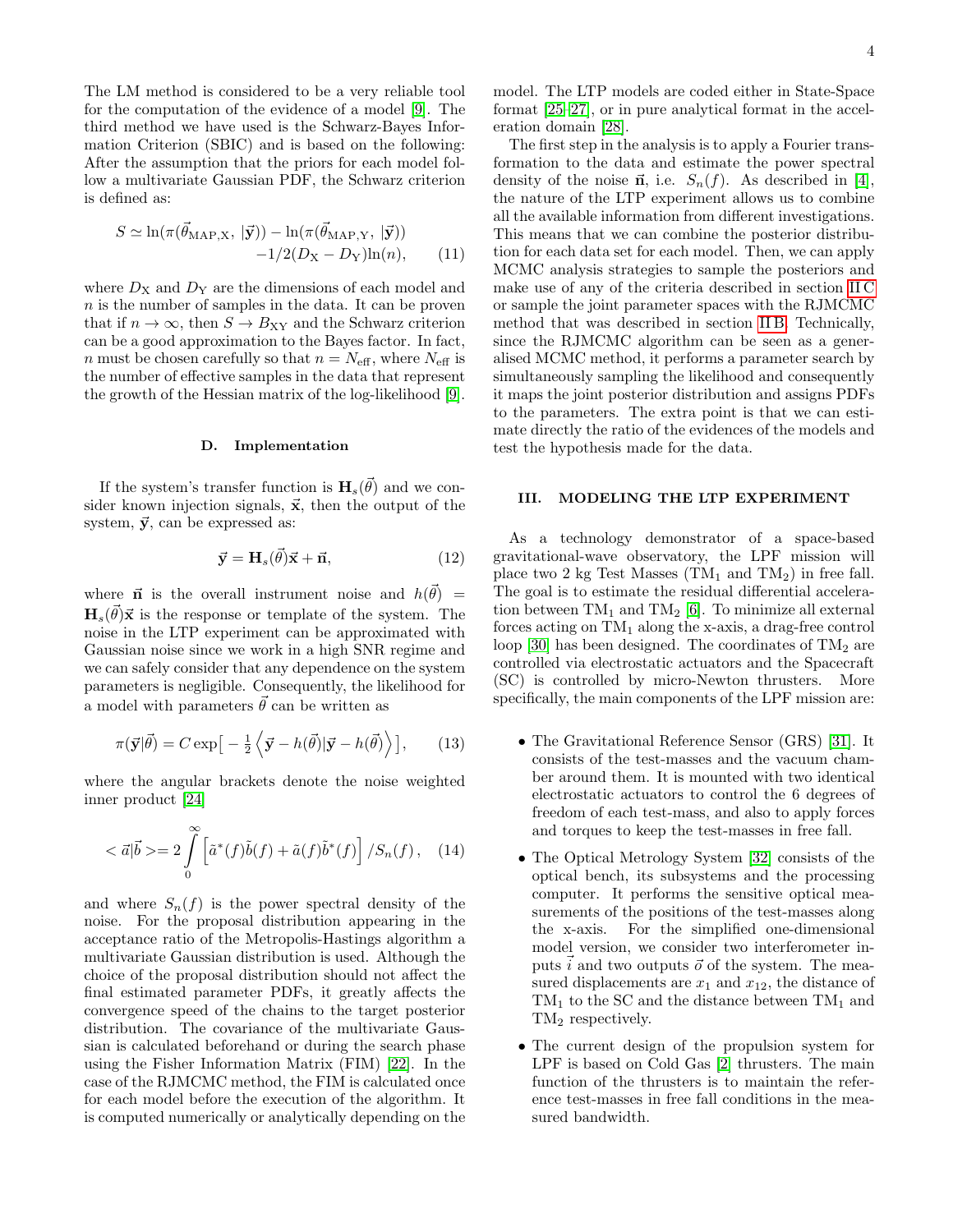

<span id="page-4-0"></span>FIG. 1: Schematics of a simplified LTP State-Space Model (SSM). It is composed by smaller SSMs of the various subsystems, each one a standalone SSM, here represented with white boxes. The rhombi represent the main injection inputs to the system. We use mainly the first injection port, which represents the interferometric inputs to the system, while the second rhombus stands for the capacitance actuators injection ports. The symbol  $\vec{n}$  represents noise contributions from various sources and finally, the parameters to fit, for the sake of convenience, are located in the gray boxes inside of the respective SSMs. The interferometer signals  $i$  are injected to the controllers (DFACS), where the commanded forces are generated and applied through the capacitance actuators and the thrusters of the space-craft. In the last two of experiments of [\[29\]](#page-10-18) "out of loop" forces  $\vec{g}$  are applied to the three bodies (TMs and SC) of the system. The resulting movement of the bodies is monitored by the Inertial Sensor, the Star Tracker and the interferometer. Here, the interferometer output is denoted as  $\vec{o}$ .

• Finally, the Drag-Free and Attitude Control System (DFACS) calculates all forces and torques acting on the SC and test-masses and computes the commanded forces/response of the system in order to maintain the nominal free fall of  $TM_1$ .

The LTP is a complicated instrument composed by a plethora of subsystems and coupled control loops. During the mission, there will be dedicated experiments with the aim of characterizing the different noise contributions and couplings. In the following section, the LTP models implemented for system identification experiments are described. We present simulations of the planned system identification experiments and use all techniques described to perform model selection.

# A. The LTP system dynamics

For the purposes of this work we consider a simplified version of the LTP operating in the so-called main science mode and we confine the system dynamics to the onedimensional case. There are two approaches in modeling the dynamics of the three-body system: The first one, shown in Fig. [1,](#page-4-0) is to fully describe the dynamics together with the controllers in a state-space format (SSM). In this case, it is very convenient to represent the model as a closed loop system, due to closed-loop dynamics and controllers of the instrument. The white boxes represent standalone SSMs, all together assembled to form the final LTP experiment [\[25\]](#page-10-12). Each submodule has injection  $u(t)$  and output  $y(t)$  ports and can be represented as:

$$
\begin{aligned} \dot{x}(t) &= A \times x(t) + B \times u(t), \\ y(t) &= C \times x(t) + D \times u(t), \end{aligned} \tag{15}
$$

where  $x(t)$  are the *states* of the system, A is the state matrix, B is the input matrix, C is the output matrix, and D is the feed-through matrix [\[25\]](#page-10-12). This form of implementation has numerous advantages, like modularity and flexibility in modeling the LPF mission. For example, the user is able to combine any given SSM module and use a custom noise model for each particular subsystem.

The second approach is to represent the dynamics in an analytical way in the acceleration domain [\[28\]](#page-10-14) which is described in section [III C.](#page-6-0) A more in-depth investigation on the analysis in acceleration domain and its practical advantages is to appear soon.

For the purposes of this paper, we simulate the experiments as explained in [\[4,](#page-9-3) [5,](#page-9-10) [25,](#page-10-12) [29,](#page-10-18) [33\]](#page-10-19). Then, the complete system is controlled by optical readouts that measure the positions of the Test Masses,  $x_1$  and  $x_{12}$ , where the  $x$ -axis is defined by the line joining them. In order to perform parameter estimation we inject sinusoidal signals to each interferometric channel alternately, or direct forces to the three bodies of the system (testmasses and SC), and measure the response of the system. For this type of experiments, we can define the following time-series arranged as vectors:

$$
\vec{o} = \begin{pmatrix} o_{x_1} \\ o_{x_{12}} \end{pmatrix}, \qquad \vec{i} = \begin{pmatrix} i_{x_1} \\ i_{x_{12}} \end{pmatrix}, \qquad \vec{n} = \begin{pmatrix} n_{x_1} \\ n_{x_{12}} \end{pmatrix}, \quad (16)
$$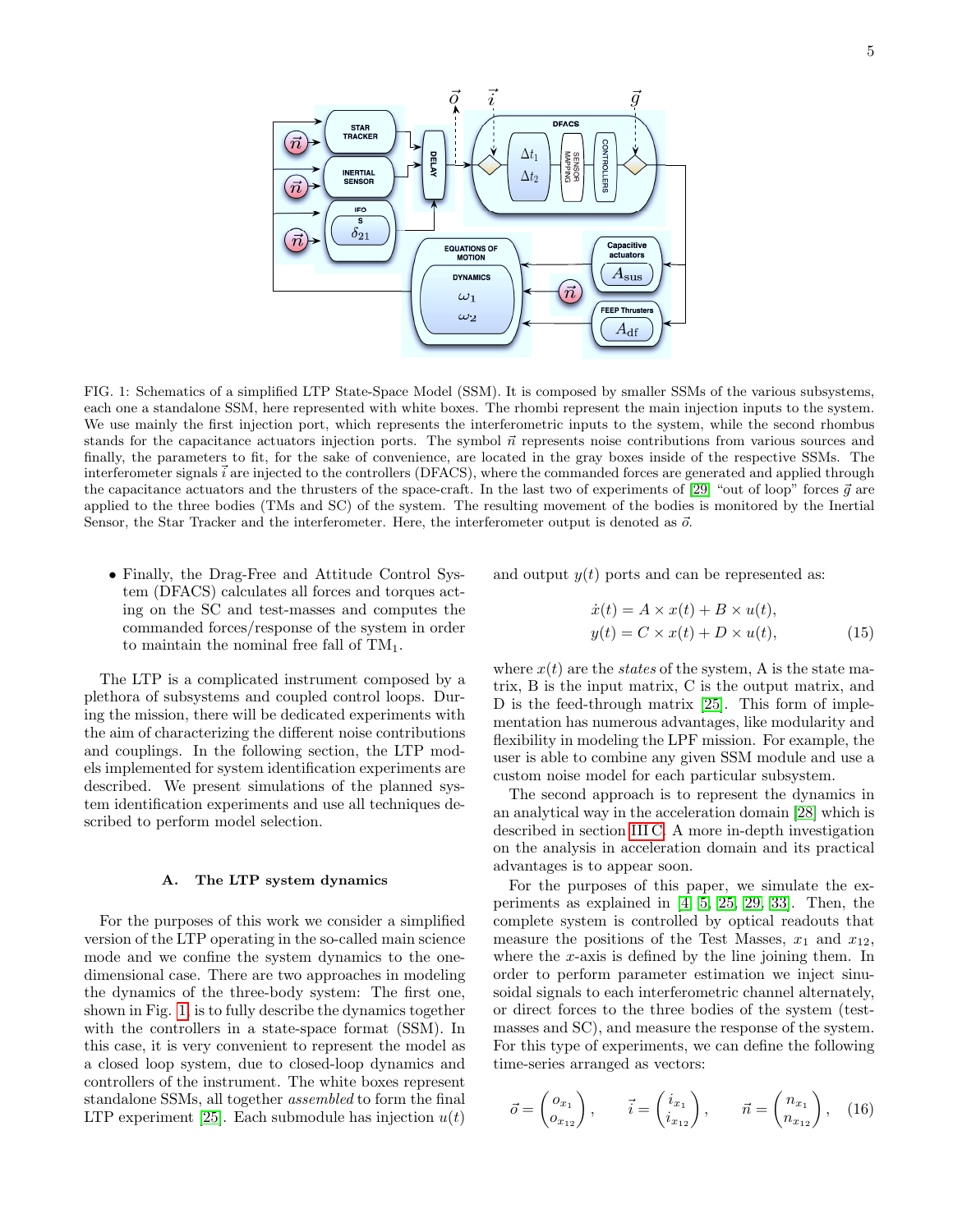$$
\vec{g} = \begin{pmatrix} g_1 - g_{SC} \\ g_2 - g_1 \end{pmatrix},\tag{17}
$$

where  $\vec{o}$  is the measured signals vector,  $\vec{i}$  is the interferometer injection signals vector,  $\vec{q}$  is the commanded forces signals vector, and  $\vec{n}$  is the overall noise for both channels. Here  $g_1$  and  $g_2$  are the commanded forces applied to  $TM_1$  and  $TM_2$  respectively while  $g_{SC}$  is the force applied to the SC. The noise contributions of each LTP subsys-tem are denoted in Fig. [1](#page-4-0) as  $\vec{n}$ . It can be instrumental or read-out noise, or it may originate from external sources (like solar radiation).

For the sake of simplicity, we use the one-dimensional version of the models. The set of parameters that we recover from the system is  $\{\omega_1, \omega_2, \Delta t_1, \Delta t_2, A_{\text{df}}, A_{\text{sus}}, \delta_{21}\}$ :  $\omega_1$  and  $\omega_2$  stand for the electrostatic stiffness of the testmasses to the surroundings,  $\Delta t_1$  and  $\Delta t_2$  are time delays,  $A_{\text{df}}$  and  $A_{\text{sus}}$  the capacitance and thruster gains respectively, and  $\delta_{21}$  denotes the cross-coupling between the two interferometric channels.

As described in [\[29,](#page-10-18) [33\]](#page-10-19), during the planned mission experiments, sinusoidal signals of different frequencies are going to be injected to the control loop, simulating displacements of the test masses. Besides the LTP dynamics system, the data analysis team has modeled noise sources for the various subsystems of the LPF mission based on theoretical predictions or characterization of each element from on-ground test campaigns. The main noise contributions come from the thrusters, the interferometric readouts, and the capacitance actuators [\[34\]](#page-10-20). We can simulate synthetic noise for any particular experiment and perform parameter estimation exercises in order to test the system identification algorithm's readiness. A MCMC search of the parameter space for such a simulated run returns satisfactory results as shown in Table [I.](#page-5-0)

<span id="page-5-0"></span>TABLE I: MCMC parameter estimation results from simulated experiments. The experiments being analyzed here, are the two first described in [\[4\]](#page-9-3) and [\[29\]](#page-10-18).

|                 | Parameter Real value | Estimated $\pm \sigma$                |
|-----------------|----------------------|---------------------------------------|
| $\omega_1$      | $1.3 \times 10^{-6}$ | $(-1.2999 \pm 0.0002) \times 10^{-6}$ |
| $\omega_2$      | $1.9 \times 10^{-6}$ | $(-1.8999 \pm 0.0002) \times 10^{-6}$ |
| $A_{\text{df}}$ | 0.82                 | $0.8201 \pm 0.00025$                  |
| $A_{\rm sus}$   | 1.08                 | $1.080004 \pm 3 \times 10^{-6}$       |
| $\Delta t_1$    | 0.2                  | $0.20020 \pm 5 \times 10^{-5}$        |
| $\Delta t_2$    | 0.2 <sub>2</sub>     | $0.2003 \pm 2 \times 10^{-4}$         |
| $\delta_{21}$   | 0.0004               | $0.0004001 \pm 1 \times 10^{-7}$      |

By using the LTPDA machinery, synthetic noise can be generated and the response of a known system can be simulated. For the following study cases, the LTP default parameters were always set to the same values given in Table [I.](#page-5-0) It should be noted that there is no reason to have any strong prior belief about the true values of the parameters. Therefore, it is reasonable to assume uniform priors for all the tests.

# B. Application to a simplified LTP model

In order to demonstrate a first application to the LTP, we can investigate a model selection case that was first encountered during a data analysis exercise [\[33\]](#page-10-19). This type of exercises are organized by the DA team with the aim of testing the developed tools in more realistic scenarios. In this case, the "true" values of the parameters of the system to identify, were totally unknown. In that situation, the data analysis team was able to perform parameter estimation, but it was noted that the fit was improved when two extra parameters were introduced. These parameters are the guidance delays,  $\Delta t_1$  and  $\Delta t_2$ . They are simply time delays to the application of the guidance signals (see Fig. [1\)](#page-4-0), due to operations of the Data Management Unit (DMU), which is the on-board computer controlling the LTP experiment. The final robustness of the fit indicates that the new parameters substantially improve the model.

This problem can be better studied by reducing it to a model selection problem and can be tested with synthetic data-sets. The simulated data source is a LTP system with the default characteristics given in Table [I](#page-5-0) with the exception of the delays, which were set to:  $\Delta t_1 = \Delta t_2 = 0$ . With this configuration, we assume a true system where the application signals are applied instantaneously. For our first try-out we injected "fake" interferometric displacements, while for the second investigation we used the same structure of injections but with much lower Signal to Noise Ratio (SNR  $\sim$  5).

In order to determine the importance of the two extra parameters, we have to verify which model describes better the particular data-set: The seven parameter model X with parameters  $\vec{\theta}_X = {\omega_1, \omega_2, \Delta t_1, \Delta t_2, A_{df}, A_{sus}, \delta_{21}},$ or the five parameter model Y with parameters  $\ddot{\theta}_Y$  =  $\{\omega_1, \omega_2, A_{\text{df}}, A_{\text{sus}}, \delta_{21}\}.$  While both models, X and Y, are capable of explaining the observations, we expect the simpler model Y to be more favorable from a RJMCMC output, since the extra parameters  $\Delta t_1$  and  $\Delta t_2$  are not significant for the data. The evolution of the Bayes factor for such an investigation for two different levels of SNR is shown in Fig. [2.](#page-6-1)

TABLE II: Results for the Guidance delay investigation with the low SNR experiment. See text for details.

<span id="page-5-1"></span>

| Method      | $B_{XY}$ |
|-------------|----------|
| RJMCMC      | 0.309    |
| LF          | 0.124    |
| LM          | 0.078    |
| <b>SBIC</b> | 0.768    |

The results we obtain for all the approximations verify that the simpler model Y is much more probable than the more complicated model X. For the particular experiments proposed in [\[29\]](#page-10-18) where the SNR is high, the Bayes factor computed tends to zero. In fact, for the case of the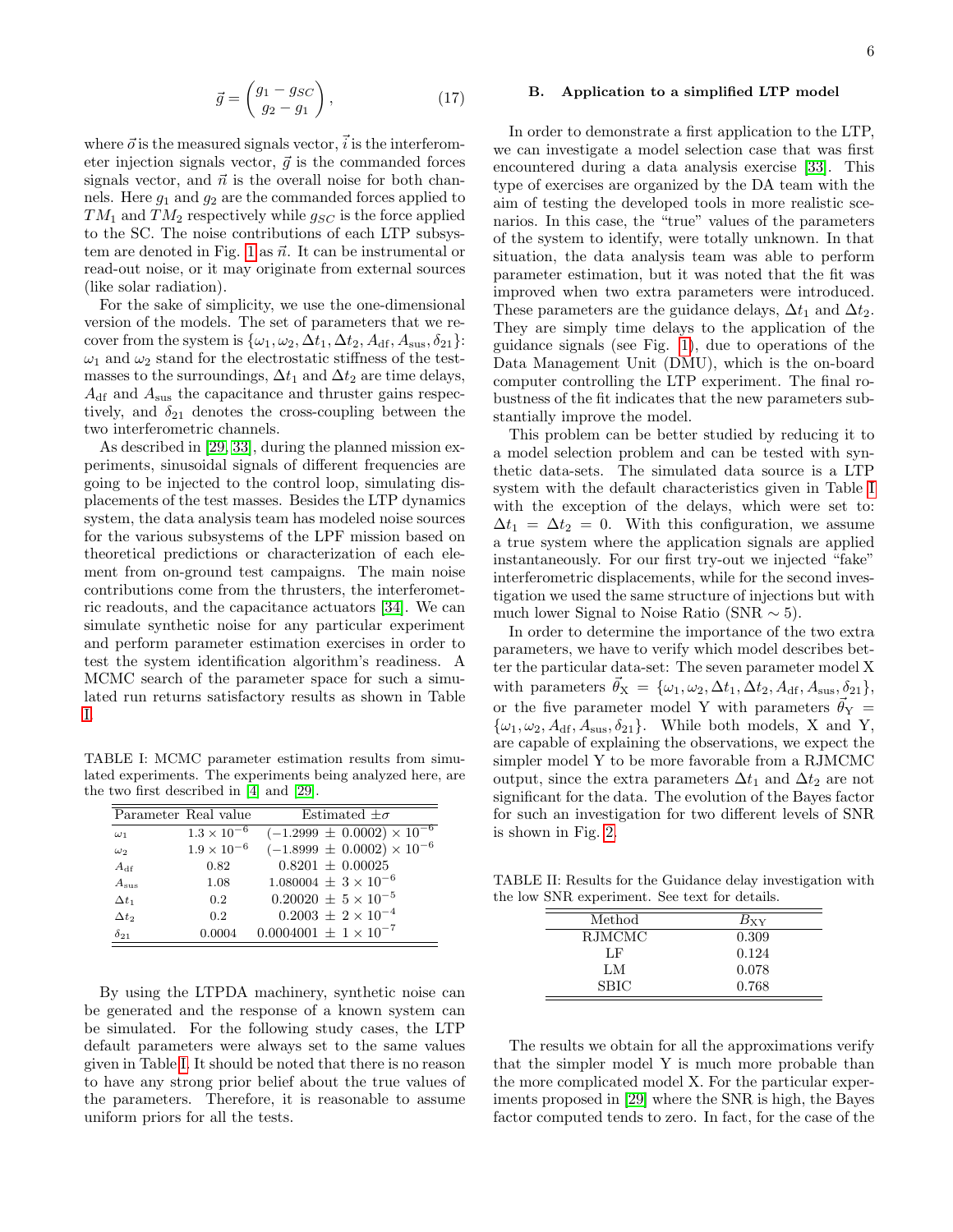

<span id="page-6-1"></span>FIG. 2: (Color online) First  $3 \times 10^4$  iteration of the RJM-CMC output when comparing a seven and a five-dimensional LTP model (models X and Y respectively). Since the models are not competitive when the  $SNR = 60$ , the blue line tends asymptotically to zero.

RJMCMC method, there is no single iteration "inside" the more complex model. This changes dramatically depending on the nature of the problem and, of course, as we show in section [IV A,](#page-7-1) on the SNR. In Table [II](#page-5-1) we present only the low-SNR experiment, for the sake of comparison between the methods. Each method seems to favor the simpler model but they are not in total agreement between them. This is to be expected, as the SNR of this investigation is very low and the approximations of the evidence become more sensitive. For this particular case of the injections, the models are not competitive and therefore, the resulting estimated Bayes Factor is extremely small. For a direct comparison, the RJMCMC algorithm requires more than  $10^8 \text{-} 10^9$  iterations.

#### <span id="page-6-0"></span>C. More realistic applications

During the last years a series of data analysis exercises have been performed. These so called Operational Exercises are organized by the LPF Data Analysis team with the aim of training the scientists and engineers for the upcoming flight operations. Data generated by the ESA simulator are used and real-life shifts and duties are rehearsed. The ESA simulator for the LPF is an industry developed software that is considered the most accurate simulator to date. The scientific and organizational results are valuable since they reproduce situations and data analysis challenges that are expected to occur during flight operations.

An outcome of these data challenges was the realiza-

tion of the necessity to change or manipulate the model of the dynamics of the system shortly after receiving telemetry from the satellite, thus facing once again model selection problems. Expressing the dynamics in the acceleration domain [\[28\]](#page-10-14), one could write a simplified model for the differential acceleration, like the one below:

<span id="page-6-2"></span>
$$
a_{12} = \left[\frac{d^2}{dt^2} + \omega_2^2\right] x_{12} + (\omega_2^2 - \omega_1^2) x_1
$$

$$
- AF_2 + AF_1 \tag{18}
$$

where  $a_{12}$  is the differential acceleration and  $F_1$  and  $F_2$ denote the applied forces on the first and second testmasses respectively. The real motion  $\vec{x}$  of the test-masses can be approximated by the delayed interferometer readouts:

<span id="page-6-3"></span>
$$
\vec{x} = \begin{pmatrix} x_1 \\ x_{12} \end{pmatrix} = \begin{pmatrix} o_1(t - \tau_{ifo}) \\ o_{12}(t - \tau_{ifo}) \end{pmatrix}
$$
(19)

The parameters appearing in Eq. [\(18\)](#page-6-2) and [\(19\)](#page-6-3) are the stiffnesses of the two test-masses  $\omega_1$  and  $\omega_2$ , the interferometer read-out delay  $\tau_{ifo}$ , and the gains of the capacitance actuators  $A_{sus}$  (here represented as A for simplicity). Note that for this first approximation we have assumed identical actuators A for both test-masses. The commanded forces  $g_1$  and  $g_2$  are available as telemetry, but the real applied forces on the three bodies are to be determined by the measurements and the analysis itself. For example, in the real data-stream there might be additional delays or even filtering of the applied forces coming from the controllers, so in reality a gain A might be proven to be frequency dependent:  $A(f)$ . This situation will appear in the received telemetry and we need the means to disentangle those two physical effects in a quantitative way.

For the particular simulated data-set, the model was not able to remove all the injected signals and even for the simple case of Eq. [\(18\)](#page-6-2), this led to a biased estimate for the parameters. Apart from a simple time delay on the commanded signals, there might be another process that causes a difference between the commanded  $g_1$  and  $g_2$  and the actual applied forces  $F_1$  and  $F_2$ . For a first approximation of such a process, we assume a single real pole filter, filtering the time-series of the applied force on the second test-mass. For this investigation we can propose two models where  $AF_i(t) = Ag_i(t - \tau_C)$  and  $AF_i = A(\frac{f_o}{f-jf_o})g_i$  respectively. Here  $\tau_C$  denotes the actuators time delay. In the end we can apply the model selection methods to these two models: the first one, X, where the applied forces are time delayed, and the second one, Y, where the forces are frequency dependent (filtered by a single real pole filter). The calculated Bayes Factor between those two models is:

$$
BF_{XY} = \frac{\pi_X(\vec{y})}{\pi_Y(\vec{y})} = 9.9478 \times 10^{-11},\tag{20}
$$

clearly indicating that the most probable process on the forces is the one described by model Y. The real pole was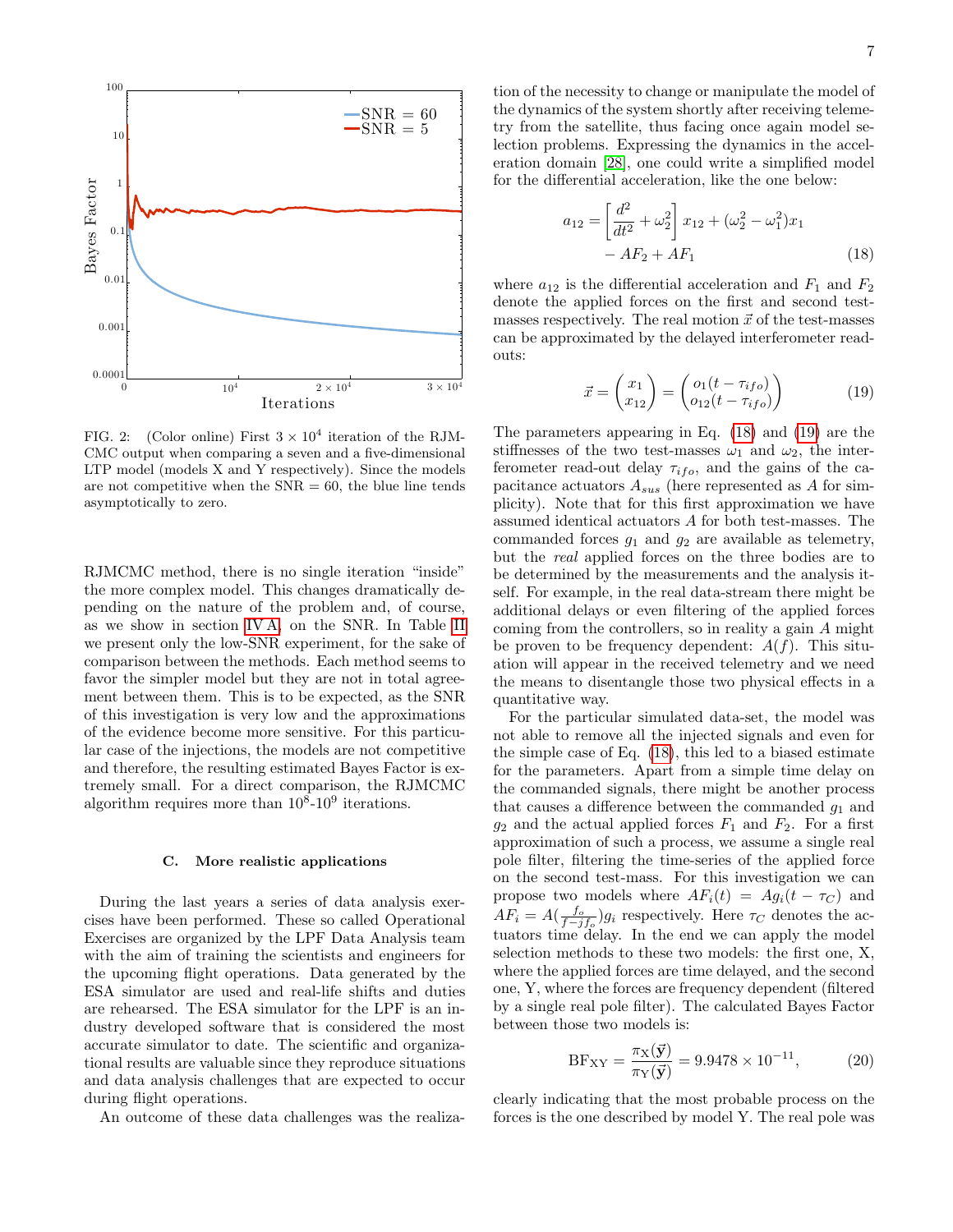

<span id="page-7-2"></span>FIG. 3: (Color online) Power spectra of simulated differential acceleration between the two test-masses. The gray curve represents the reference noise measurement, while the light blue curve is the differential interferometer readout. The value of the computed Bayes Factor can be confirmed with the comparison of the equivalent estimated residual acceleration for each model. The differential interferometer read-out is also plotted for comparison.

estimated to be  $f_o = 1.963 \pm 0.001$  Hz and was confirmed for the complete set of system identification experiments. The estimated acceleration residuals for both models can be seen in Fig. [3.](#page-7-2)

The same analysis strategy applies of course to more complicated versions of the analytical models, where the number of parameter increases with the more terms of the equation are added, as happens in the following more realistic case. As already described in section [III,](#page-3-0) the two test masses are controlled with identical actuators. In reality, a small misbalance between the electrostatic actuators surrounding each test mass might be present. If we introduce this "asymmetry" to the system, immediately for the simple case of Eq. [\(18\)](#page-6-2), we can increase the dimensionality of the model by four parameters:

$$
a_{12} = \left[\frac{d^2}{dt^2} + \omega_2^2\right] x_{12} + (\omega_2^2 - \omega_1^2) x_1
$$

$$
- A_2 \left(\frac{f_{o2}}{f - j f_{o2}}\right) g_2 (t - \tau_{C2})
$$

$$
+ A_1 \left(\frac{f_{o1}}{f - j f_{o1}}\right) g_1 (t - \tau_{C1}). \tag{21}
$$

These parameters are gains, delays and filters that are different for the actuator of each test mass. Theoretically the highest in dimensions model of Eq.[\(21\)](#page-7-3) can describe the observations, but the problem to solve appears to be over-parametrized. A solution is to generate a set of nested models under the highest in dimensions of Eq. [\(21\)](#page-7-3) and apply the RJMCMC algorithm. The result of such a run is shown in Fig. [4](#page-7-4) and it reveals the most favorable model and consequently the underlying procedure that describe best the physical system. For the par-



<span id="page-7-4"></span>FIG. 4: A RJMCMC run on a set of nested LTP models. There is a clear preference for the five-dimensional model for the given data-set. The data were produced with a "perfect" model where the two respective actuators were identical.

ticular simulation we can verify that the five-dimensional model is the best, concluding that no "asymmetry" in the hardware of the LTP is present. This changed in the following Data Challenge, where the Bayes factor between the simple model of Eq. [\(18\)](#page-6-2) and a six-parameter asymmetric one, is greater than  $10^6$ , clearly supporting the correct higher dimension model where  $A_1 \neq A_2$ .

# <span id="page-7-0"></span>IV. USING THE BAYES FACTOR FOR EXPERIMENT OPTIMIZATION

In this last section we explore the capability of the implemented model selection framework, not only as a set of tools for data analysis purposes, but also as a way to evaluate the efficiency of the experiments we are planning to run in the satellite. As we are going to show, by comparing different models under different input signal conditions, we can safely determine the best range of parameters that define our experiments, or verify the injection frequencies that maximize the information extracted from the system.

#### <span id="page-7-3"></span><span id="page-7-1"></span>A. The Bayes Factor as function of the SNR

It has been shown [\[21,](#page-10-8) [35\]](#page-10-21) that there is a dependence of the Bayes Factor output on the SNR regime of the investigations. This, of course, holds true in the case of the LTP as it can be seen in Fig. [5.](#page-8-0) This figure was created by simulating LTP experiments for each value of the SNR, while the injection signals were single frequency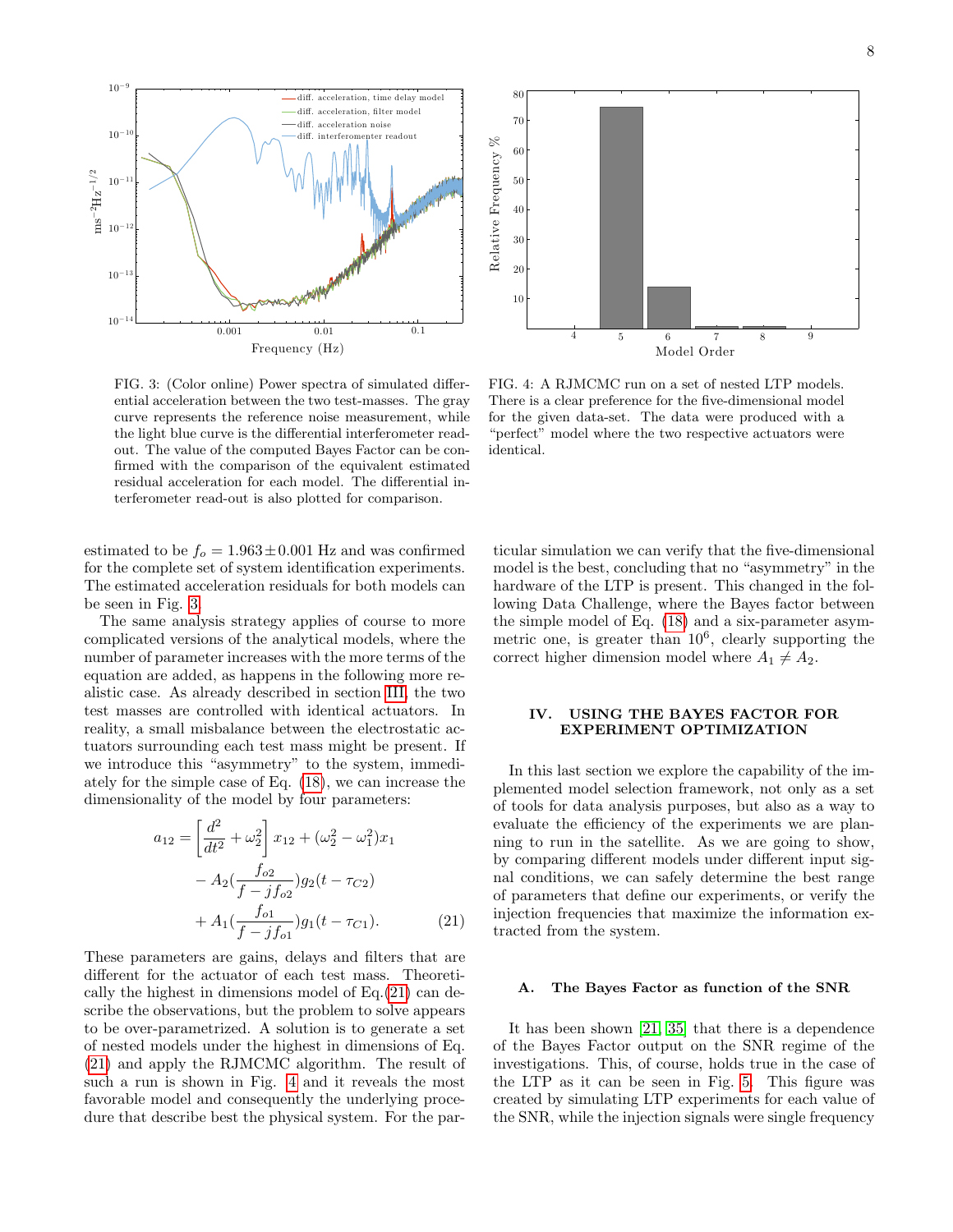

<span id="page-8-0"></span>FIG. 5: (Color online) The Bayes Factor as a function of SNR computed using different methods.



Although this SNR limit varies, as expected, depending on the type of investigation and model, the current result is already providing an estimation of the required power of the injection signals that we need to consider in the LTP experiment. This information and the method used here will be of particular interest for the design of in-flight experiments for the LPF mission.

#### B. The Bayes Factor as function of the injection frequencies

Furthermore, for system identification experiments, as in the case of the LTP, the computed evidence of a model depends on the design of the experiment itself. The information obtained from the system differs depending on the injection frequencies. An interesting study is to explore in detail this relation. A four- $(X)$  and a five-dimensional (Y) models are examined, given different injection fre-



<span id="page-8-1"></span>FIG. 6: (Color online) The Bayes Factor as a function of the injection frequencies in the first interferometric channel. The computed evidence of model X is stronger when the sinusoidal injection signals have a frequencies around  $f_{i_{x_1}} \simeq 0.0006$  Hz and  $f_{i_{x_1}} \simeq 0.05$  Hz respectively.

quencies. More precisely, since the difference between the models is the cross-coupling  $\delta_{21}$  as shown in Fig. [1,](#page-4-0) which describes the signal leakage from the first to the differential interferometric channel, we examine the Bayes Factor given different injection frequencies to the first channel, while keeping constant the injection to the differential channel  $(f_{i_{x12}} = 0.2 \text{ Hz})$ . The SNR of this experiment is kept at the "low" value of 28.

The data generation model is mounted with a "perfect" interferometer  $(\delta_{21} = 0)$  and model X is the same as the one used to produce the data, while model Y is the one with the extra parameter  $\delta_{21}$ . The expected outcome of this exploration is that if the system is more sensitive to the  $\delta_{21}$  parameter at some particular frequencies, we must detect an increase in the Bayes Factor which underlines a more clear decision towards the correct model.

In Fig. [6](#page-8-1) we can see the corresponding Bayes Factor versus the injected frequencies to the first channel. Given the low SNR of the investigation, while model X should be more favorable, a preference for the more complex model Y is shown for a certain set of frequencies. This result is a clear indicator of the set of preferred frequencies that can be injected to the system for its characterization given the current configuration and SNR. Indeed, injections around  $f \simeq 0.0006$  Hz and  $f \simeq 0.05$  Hz promote the identification of the correct model, while injections at both the high and low frequency limit, together with  $f \approx 0.01$  Hz, may induce the analysis into an error. This frequency dependence must be associated to the sensitiv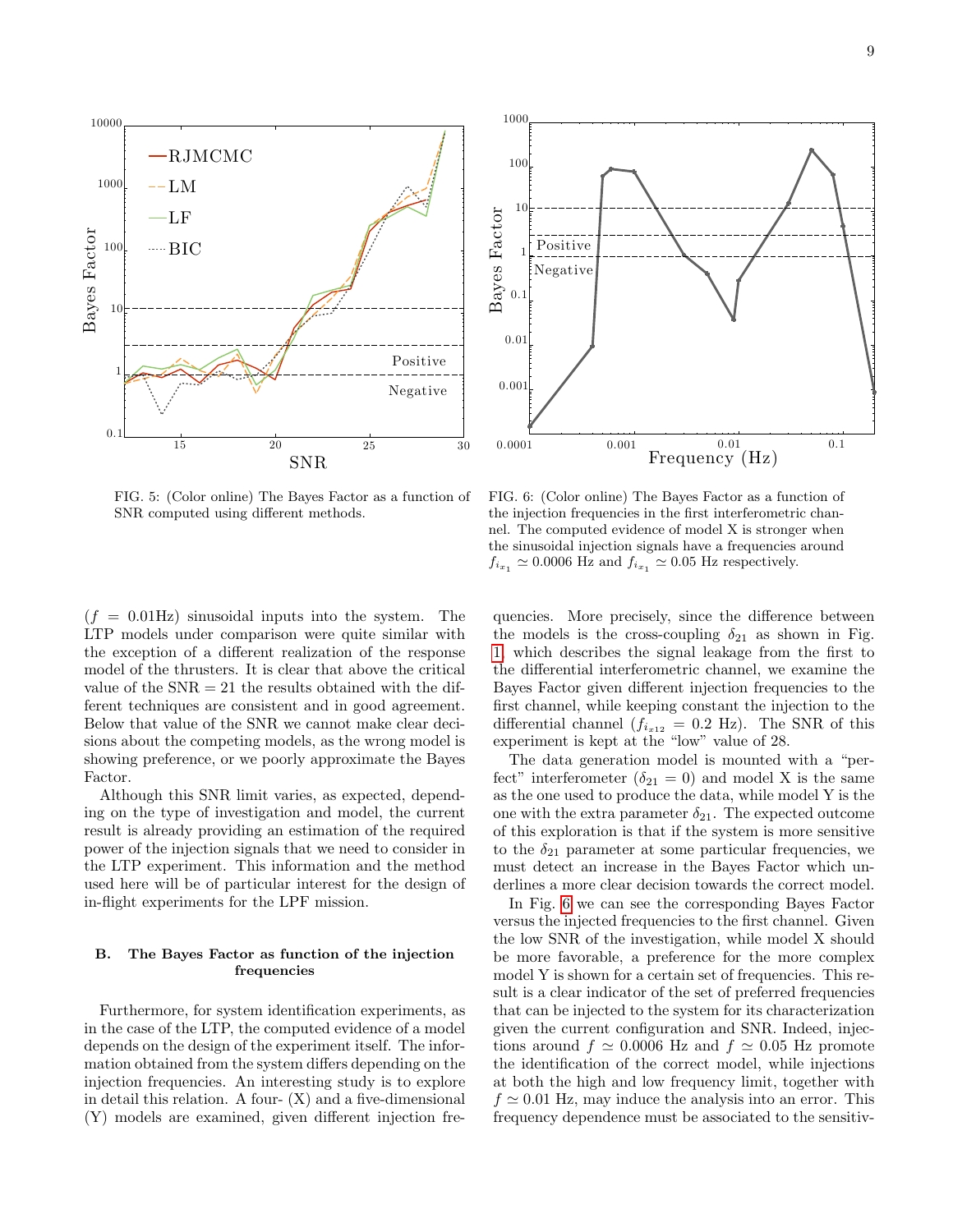ity of the experiment to a given parameter, the parameter  $\delta_{21}$  in this particular case. This observed dependency, when considering a more realistic model, will be of particular interest in the selection of injection signals for the experiments to be run in-flight.

## <span id="page-9-9"></span>V. CONCLUSIONS

We have implemented three different methods to compare competing models of the LTP experiment on-board the LPF mission: The RJMCMC algorithm, the Laplace approximations, and the Bayes Information Criterion. The results from each method seem to be in agreement, but the output strongly depends on the expected SNR and of course on the models under investigation. Considering the LPF mission planned experiments, the SNR is high enough to safely use any of all the available techniques, but probably the most computationally demanding methods will be used for off-line analysis to confirm our first computations.

The RJMCMC algorithm (together with the Laplace methods and the Bayes Information Criterion) employed in this work has been integrated in the LTPDA toolbox as part of the LPF data analysis software. The RJMCMC algorithm is by far the most computationally costly, but at the same time it is the more suitable one when we compare more than two nested models or we work with inputs with low SNR. The Laplace-Metropolis and the Laplace-Fisher methods are reliable when we work in the high SNR regime, but they also require significant computing time, specially when one has to use outlier detection methods to estimate the weighted covariance matrix. On the other hand, the Laplace-Fisher approximation is limited by the use of the Fisher Information Matrix, which for the case of LTP state space models is computed numerically.

Moreover, an attempt to associate the output of the

aforementioned methods with the actual system identification experiment has been made. We have used different experiment setups to demonstrate that the Bayes Factor depends not only on the SNR, but also on the injection frequencies to the system.

The developed algorithms were successfully applied to model selection problems for the LPF data analysis for the first time. Two different cases of LTP model selection problems have been investigated over data-sets that were produced by both the LTPDA and the ESA simulator. For the first case, we have considered an easy case of five- and seven-dimensional state-space models, where the importance of the extra two parameters was examined. These two extra parameters are time delays caused by the LPF hardware and they can be characterized as essential parameters of the model. For the second case, we explored the most suitable dimensionality of analytic models. There, the simplest model that described efficiently the observations was recovered, excluding the more complicated ones that caused over-fitting issues. This type of analysis is expected to be performed during operations due to the broad spectrum of possible applications, like identifying external disturbances that result into forces applied to the three-body system.

#### Acknowledgments

We acknowledge support from contracts AYA-2010- 15709 (MICINN) and 2009-SGR-935 (AGAUR). NK acknowledges support from the FI PhD program of the AGAUR (Generalitat de Catalunya). MN acknowledges a JAE-doc grant from CSIC and support from the EU Marie Curie CIG 322288. GC acknowledges support from the Beecroft Institute for Particle Astrophysics and Cosmology.

- <span id="page-9-0"></span>[1] F. Antonucci, M. Armano, H. Audley, G. Auger, M. Benedetti, et al., Class.Quant.Grav. 29, 124014 (2012).
- <span id="page-9-1"></span>[2] P. McNamara, F. Antonucci, M. Armano, H. Audley, G. Auger, M. Benedetti, P. Binetruy, J. Bogenstahl, D. Bortoluzzi, N. Brandt, et al., in Astronomical Society of the Pacific Conference Series, edited by G. Auger, P. Binétruy, and E. Plagnol (2013), vol. 467 of Astronomical Society of the Pacific Conference Series, p. 5.
- <span id="page-9-2"></span>[3] P. A. Seoane et al. (eLISA Collaboration) (2013), 1305.5720.
- <span id="page-9-3"></span>[4] M. Nofrarias, C. Röver, M. Hewitson, a. Monsky, G. Heinzel, K. Danzmann, L. Ferraioli, M. Hueller, and S. Vitale, Physical Review D 82, 1 (2010), ISSN 1550-7998, URL [http://link.aps.org/doi/10.1103/](http://link.aps.org/doi/10.1103/PhysRevD.82.122002) [PhysRevD.82.122002](http://link.aps.org/doi/10.1103/PhysRevD.82.122002).
- <span id="page-9-10"></span>[5] G. Congedo, L. Ferraioli, M. Hueller, F. De Marchi, S. Vitale, et al., Phys.Rev. D85, 122004 (2012), 1108.0862.
- <span id="page-9-4"></span>[6] F. Antonucci, M. Armano, H. Audley, G. Auger, M. Benedetti, P. Binetruy, C. Boatella, J. Bogenstahl, D. Bortoluzzi, P. Bosetti, et al., Classical and Quantum Gravity 28, 094006 (2011), ISSN 0264-9381, URL [http://stacks.iop.org/0264-9381/28/i=9/a=094006?](http://stacks.iop.org/0264-9381/28/i=9/a=094006?key=crossref.41fc94b94ce025596175f5fe463e5a86) [key=crossref.41fc94b94ce025596175f5fe463e5a86](http://stacks.iop.org/0264-9381/28/i=9/a=094006?key=crossref.41fc94b94ce025596175f5fe463e5a86).
- <span id="page-9-5"></span>[7] F. G. Cervantes, R. Flatscher, D. Gerardi, J. Burkhardt, R. Gerndt, M. Nofrarias, J. Reiche, G. Heinzel, K. Danzmann, L. G. Boté, et al., in Astronomical Society of the Pacific Conference Series, edited by G. Auger, P. Binétruy, and E. Plagnol (2013), vol. 467 of Astronomical Society of the Pacific Conference Series, p. 141.
- <span id="page-9-6"></span>[8] H. Audley, K. Danzmann, A. Garcia Marin, G. Heinzel, A. Monsky, et al., Class.Quant.Grav. 28, 094003 (2011).
- <span id="page-9-7"></span>[9] R. Kass and A. Raferty, Journal of American Statistical Assosiation 90 (1995).
- <span id="page-9-8"></span>[10] D. J. C. MacKay, *Information Theory, Inference*, and Learning Algorithms (Cambridge University Press,